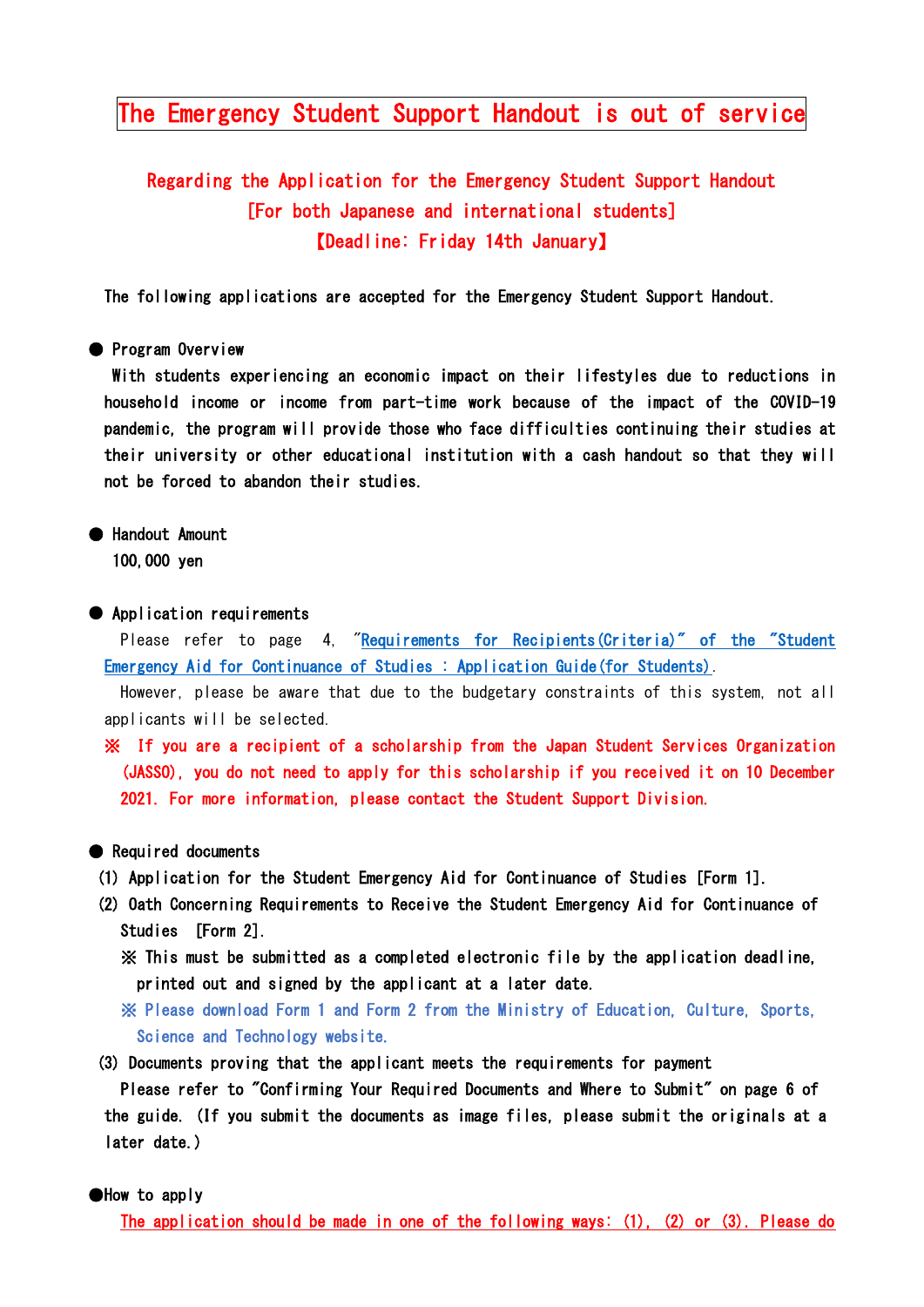not apply in more than one way.

### Please read the Guide carefully and submit your application in one of the following ways.

#### (1) Application by Google forms (Google account is required.)

Please enter your student number, affiliation, name, etc., and upload the electronic files of the above documents.

- ※ In the case of submitting an image file, etc., please submit the original at a later date.
- ※ Please upload all the files in one folder and zip them up. URL:<https://forms.gle/bNcDRdYuLvvoQpHK7>

Application deadline: Friday, 14 January, 23:59 (must arrive)

#### (2) Application by post

Please print out and fill in the above required documents and send them by post to the address below.

※ Please make sure to use a traceable method such as Letter Pack Light or registered mail.

Application must arrive no later than Friday, 14 January.

#### (3) Application via LINE

 We are currently preparing for this. As soon as it becomes available, it will be announced on the university website.

## ※ For applications (1), (2) and (3), the following requirements must be included in the application form (Form 1). If the application form is not filled in, it will be regarded as not applicable.

- ・ Students who should receive consideration regarding their household situation such as there being multiple children in the household or single-parent households
- ・ Regardless of whether you applied for a reduction or exemption of tuition offered individually by your university or educational institution, or postponement of payment this year, and the application was approved or not approved, you find it difficult to continue with your studies and you almost meet the requirements for reduction or exemption (as a guideline for "almost meeting the requirements", for example, even if your application was not approved due to your family's income requirement, those who were within about 20% of the income requirement)
- ・ You had to take a leave of absence or repeat a year this year for financial reasons
- ・ You otherwise have special circumstances requiring the receipt of this emergency aid

#### ● False applications

In the unlikely event that your declaration is false, you may be asked to pay a refund.